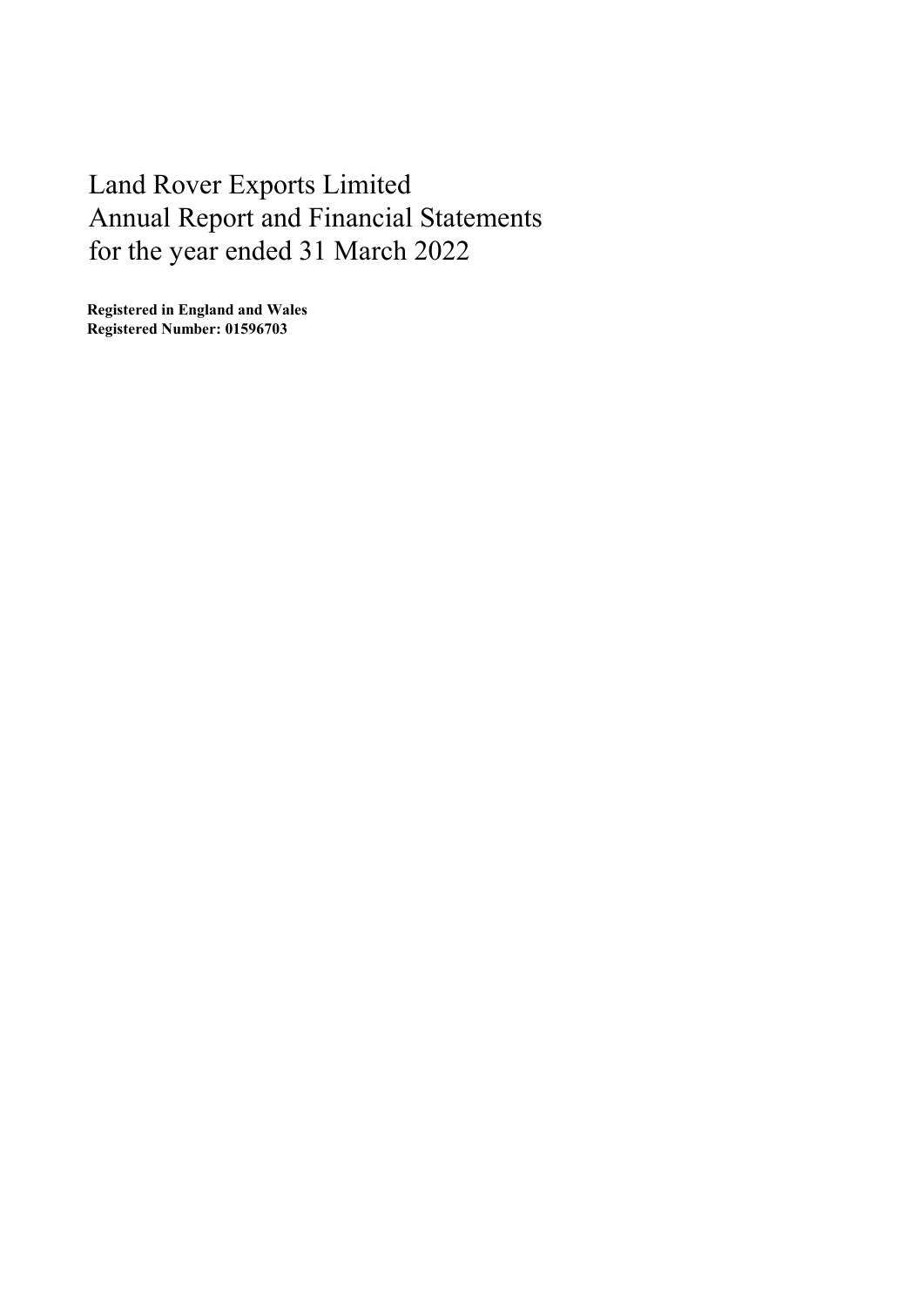### Directors and Advisors

#### **Directors**

K.J. Benjamin A.J. Mardell

#### **Secretary**

A.J. Beaton H.S. Cairns

### Registered Office

Abbey Road Whitley Coventry CV3 4LF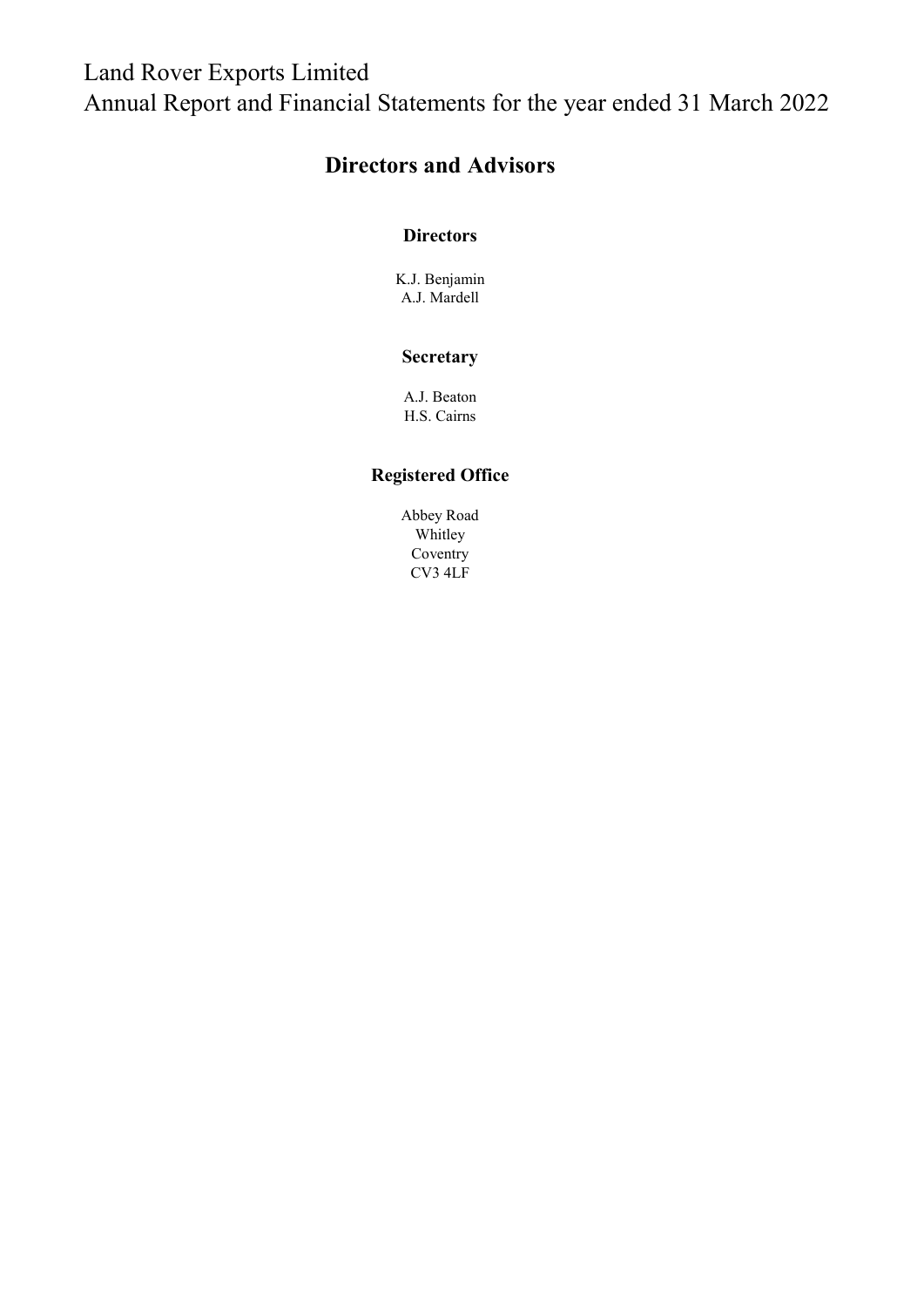# Contents

| Directors' report                  |  |
|------------------------------------|--|
| Income statement and Balance sheet |  |
| Notes to the financial statements  |  |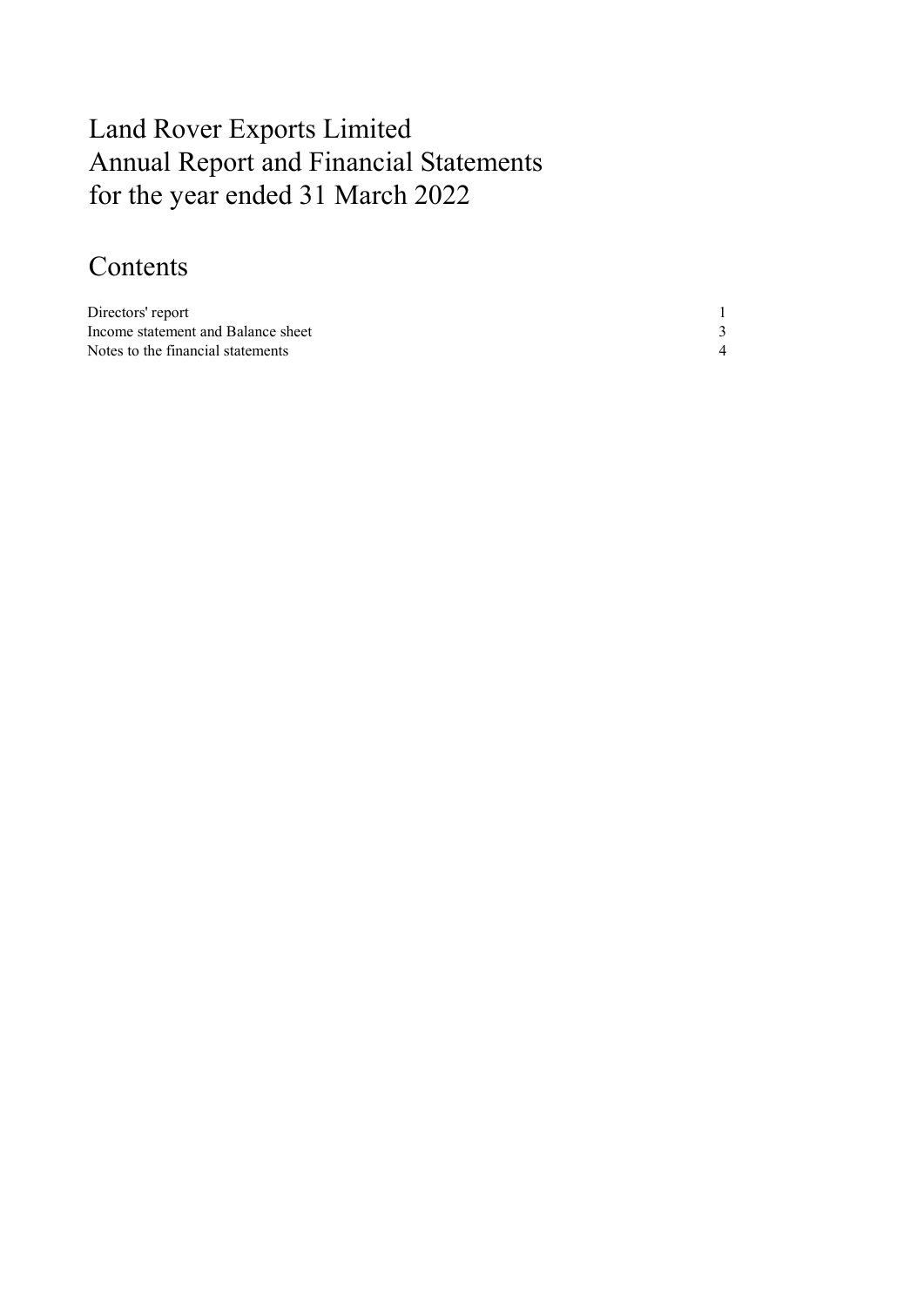### Directors' report for the year ended 31 March 2022

The directors submit the Annual Report and Financial Statements for the year ended 31 March 2022 for Land Rover Exports Limited ("the Company").

#### Activity

The Company is a wholly owned subsidiary of Jaguar Land Rover Limited. The Company did not trade during either the current or prior financial year.

#### Review of business

The Company has been dormant as defined in section 1169 of Companies Act 2006 throughout the year and preceding financial year. It is anticipated that the Company will remain dormant for the foreseeable future. Key performance indicators and principal risks are not considered necessary for an understanding of the development, performance or position of the business of the Company.

#### Dividends

No dividend is proposed (2021: £nil).

#### Board of Directors

The directors of the company who held office during the period and subsequently are:

K.J. Benjamin A.J. Mardell

The Company's intermediate parent, Jaguar Land Rover Automotive plc, maintained director's liability insurance for all directors during the financial year.

#### Strategic Report exemption

The Company has elected not to prepare a Strategic report. Under section 414B of the Companies Act 2006, the Company which, despite being part of ineligible group, otherwise qualifies as small and as such has taken advantage of the exemption available with regard to preparing a Strategic report.

#### Going Concern

The directors have considered the going concern position of the Company at 31 March 2022 and the projected cash flows and financial performance of the Company for at least 12 months from the date of approval of these financial statements. The directors consider, after making appropriate enquiries and taking into consideration the current dormant status of the Company, that the Company has adequate resources to continue in operation as a going concern for the foreseeable future. Accordingly, the directors continue to adopt the going concern basis in preparing these financial statements.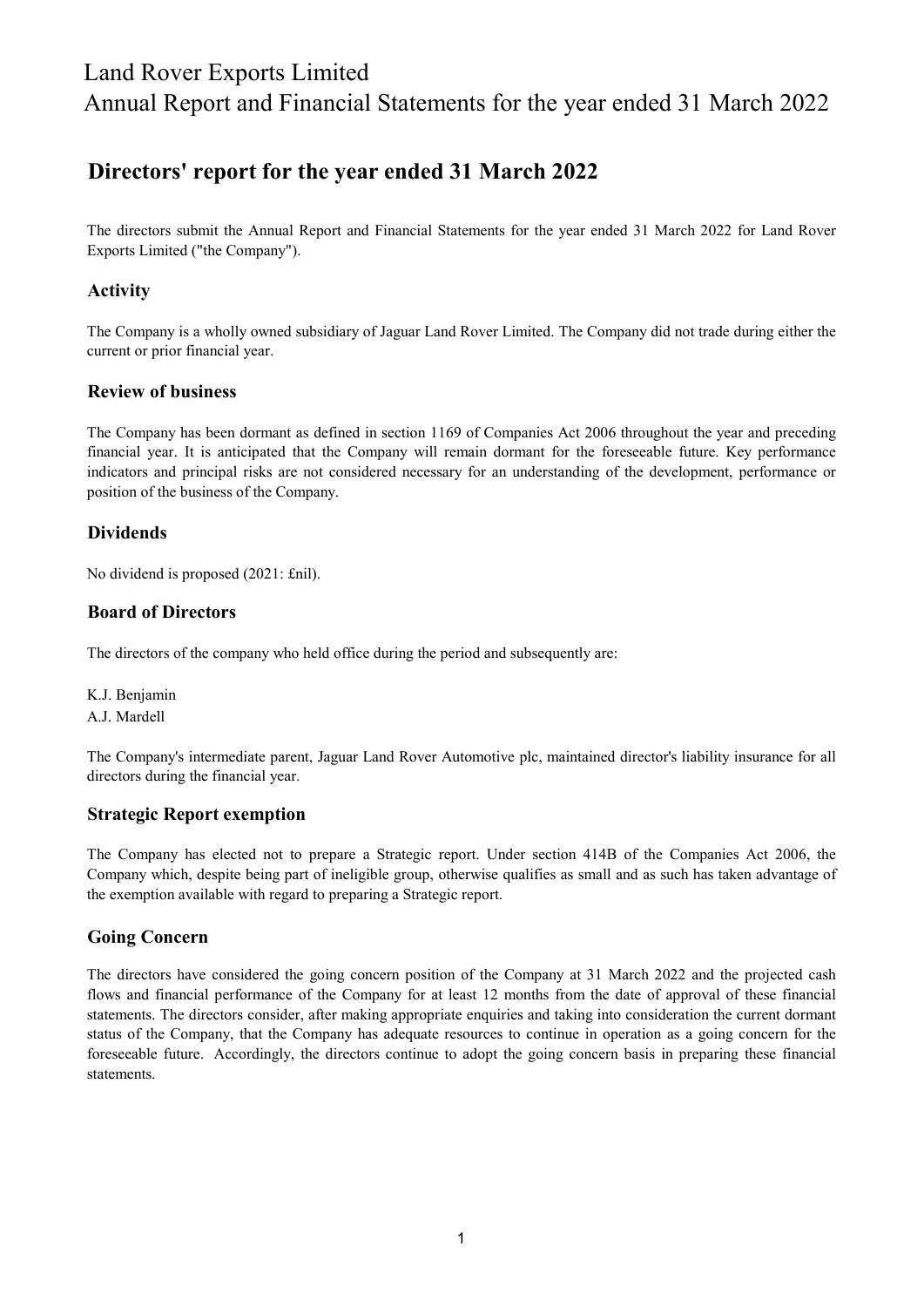### Directors' report for the year ended 31 March 2022 (continued)

#### Statements of directors' responsibility in respect of the Directors' report and the financial statements

The directors are responsible for preparing the Directors' report and the financial statements in accordance with applicable law and regulations.

Company law requires the directors to prepare financial statements for each financial year. Under that law they have elected to prepare the financial statements in accordance with with UK accounting standards and applicable law (UK Generally Accepted Accounting Practice), including FRS 102 "The Financial Reporting Standard applicable in the UK and Republic of Ireland".

Under Company law the directors must not approve the financial statements unless they are satisfied that they give a true and fair view of the state of affairs of the Company and of the profit or loss of the Company for that period.

In preparing these financial statements, the directors are required to:

- select suitable accounting policies and then apply them consistently;
- make judgements and estimates that are reasonable and prudent;
- state whether applicable UK accounting standards have been followed, subject to any material departures disclosed and explained in the financial statements;
- assess the company's ability to continue as a going concern, disclosing, as applicable, matters related to going concern; and

● use the going concern basis of accounting unless they either intend to liquidate the company or to cease operations, or have no realistic alternative but to do so.

The directors are responsible for keeping adequate accounting records that are sufficient to show and explain the Company's transactions and disclose with reasonable accuracy at any time the financial position of the Company and to enable the directors to ensure that the financial statements comply with the Companies Act 2006. They are responsible for such internal control as they determine is necessary to enable the preparation of financial statements that are free from material misstatement, whether due to fraud or error, and have general responsibility for taking such steps as are reasonably open to them to safeguard the assets of the company and to prevent and detect fraud and other irregularities.

#### Auditors

For the year ended 31 March 2022 the Company was entitled to exemption from audit under section 480 of the Companies Act 2006.

The members have not required the Company to obtain an audit in accordance with section 476 of the Companies Act 2006.

The directors acknowledge their responsibilities for complying with the requirements of the Act with respect to accounting records and the preparation of the accounts.

By order of the Board,

H.S. Cairns Company Secretary 6 June 2022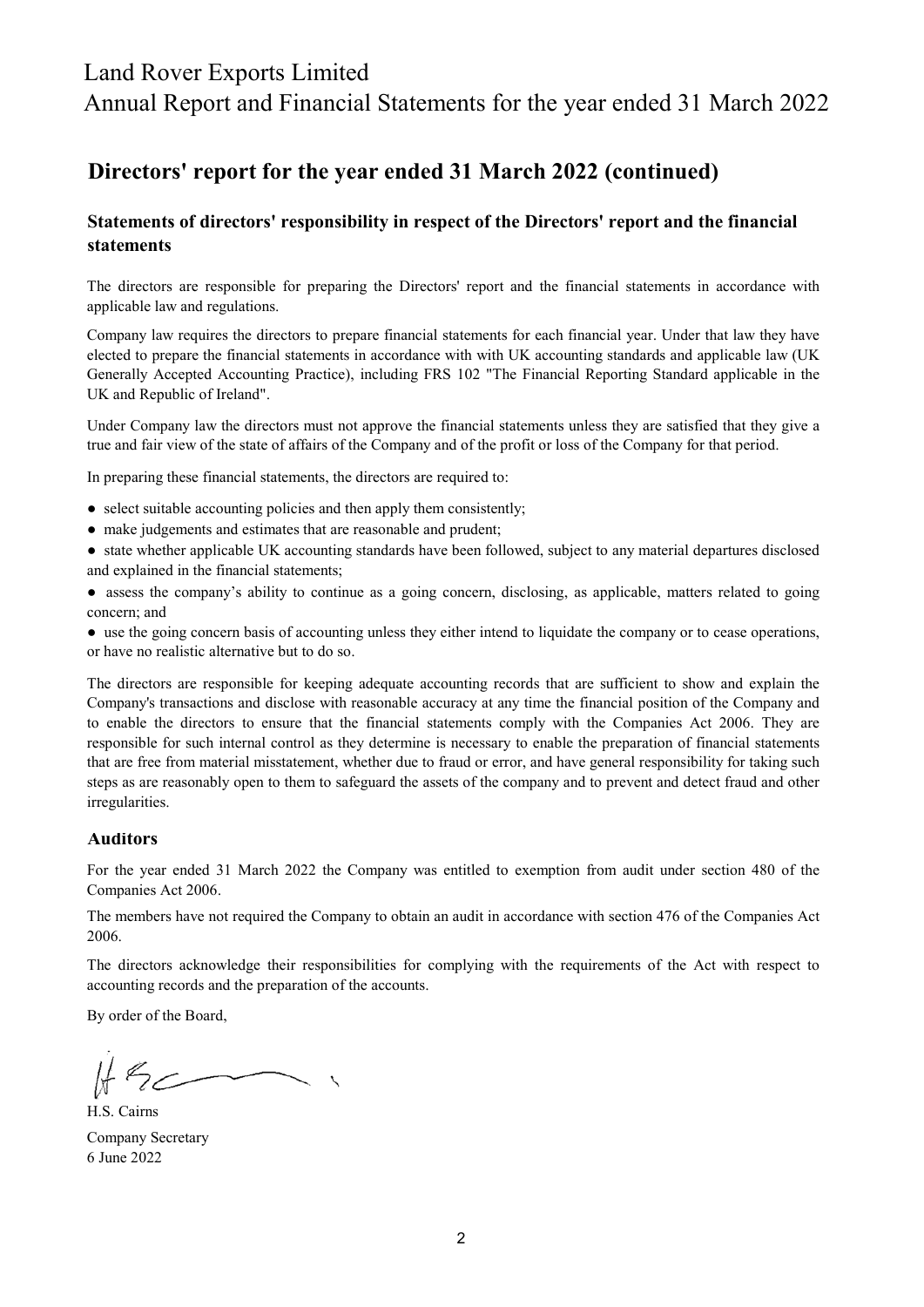#### Income statement for the year ended 31 March 2022

During the year ended 31 March 2022 and the preceding financial year, the Company did not trade, received no income and incurred no expenditure. Consequently, the Company has made neither a profit nor a loss and has no recognised gains or losses.

#### Balance sheet as at 31 March 2022

| <b>Note</b>                              | 2022       | 2021 |
|------------------------------------------|------------|------|
|                                          | £          | £    |
| <b>Current assets</b>                    |            |      |
| Amounts owed by immediate parent company | 100        | 100  |
| <b>Net assets</b>                        | <b>100</b> | 100  |
| <b>Capital and reserves</b>              |            |      |
| Called up share capital<br>3             | 100        | 100  |
| Profit and loss account<br>4             |            |      |
| Total shareholder's funds                | <b>100</b> | 100  |

Audit Exemption Statement:

a) For the year ended 31 March 2022 the Company was entitled to exemption from audit under section 480 of the Companies Act 2006 relating to dormant companies.

Directors' Responsibilities:

- a) The members have not required the Company to obtain an audit of its accounts for the year ended 31 March 2022 in accordance with section 476 of the Companies Act 2006.
- b) The directors acknowledge their responsibilities for complying with the requirements of the Act with respect to accounting records and the preparation of the accounts.

These accounts have been prepared in accordance with all provisions applicable to companies subject to the small companies regime.

The financial statements on pages 3 and 4 were approved by the Board of Directors on 6 June 2022 and were signed on its behalf by:

**Director** K. J. Benjamin

Registered Number: 01596703